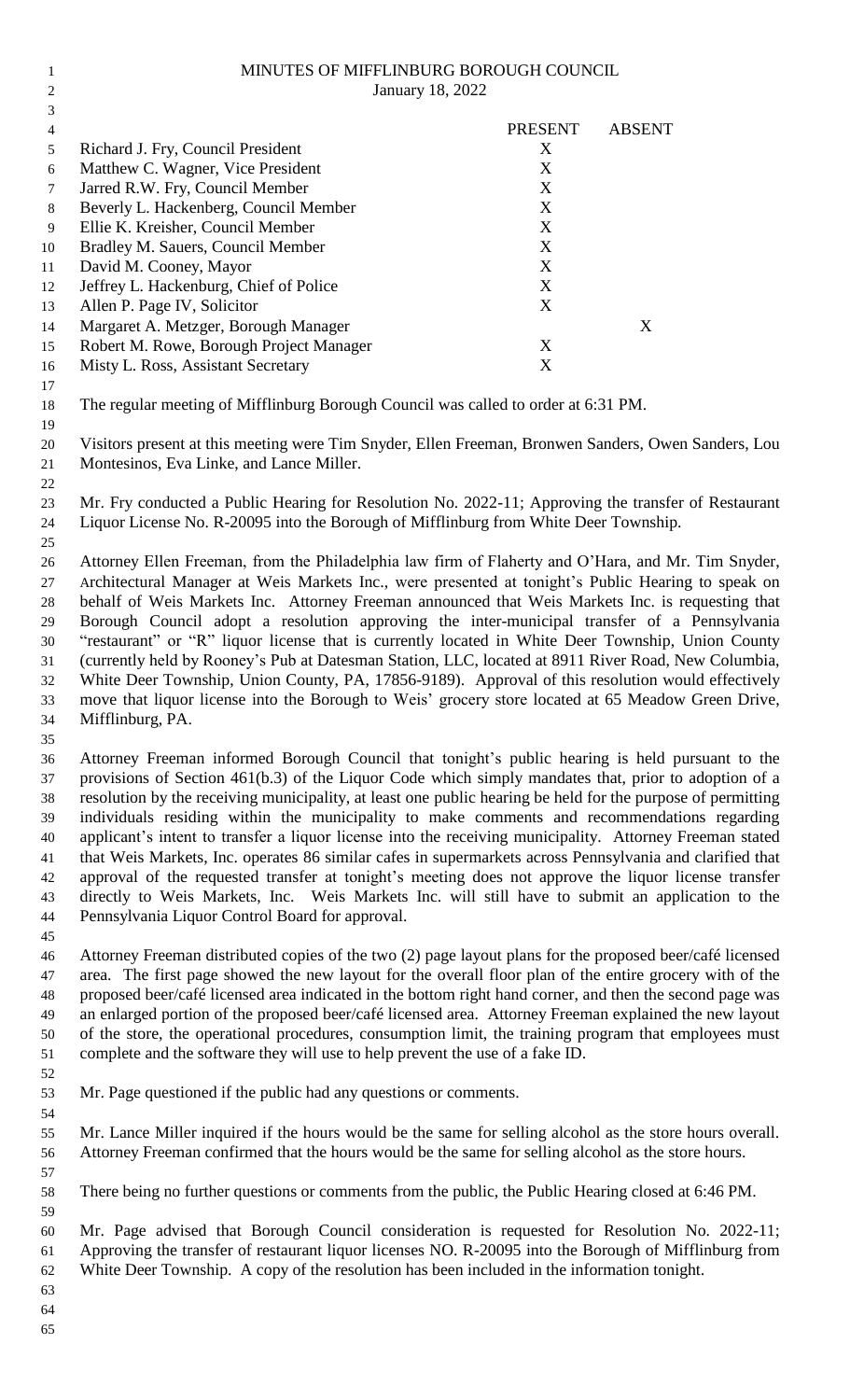| 66<br>67<br>68             | Motion by: Matthew C. Wagner<br>Second by: Bradley M. Sauers                                                                                                                                                                                                                                                                                                                                                                        |
|----------------------------|-------------------------------------------------------------------------------------------------------------------------------------------------------------------------------------------------------------------------------------------------------------------------------------------------------------------------------------------------------------------------------------------------------------------------------------|
| 69<br>$70\,$               | To adopt Resolution No. 2022-11; Approving the transfer of Restaurant Liquor<br><b>MOTION:</b><br>License No. R-20095 into the Borough of Mifflinburg from White Deer Township.                                                                                                                                                                                                                                                     |
| 71<br>72<br>73             | Yes – Mr. J. Fry, Mrs. Hackenberg, Mrs. Kreisher, Mr. Sauers, Mr. Wagner, Mr. R. Fry                                                                                                                                                                                                                                                                                                                                                |
| 74<br>75<br>76             | $No - None$                                                                                                                                                                                                                                                                                                                                                                                                                         |
| 77<br>78<br>79             | Motion by: Jarred R.W. Fry<br>Second by: Matthew C. Wagner                                                                                                                                                                                                                                                                                                                                                                          |
| 80<br>81                   | MOTION: To approve payment of Bill List # 2022-01 in the amount of \$513,753.05.                                                                                                                                                                                                                                                                                                                                                    |
| 82<br>83                   | Yes – Mrs. Hackenberg, Mrs. Kreisher, Mr. Sauers, Mr. Wagner, Mr. J. Fry, Mr. R. Fry                                                                                                                                                                                                                                                                                                                                                |
| 84<br>85<br>86             | $No - None$                                                                                                                                                                                                                                                                                                                                                                                                                         |
| 87<br>88<br>89<br>90<br>91 | Ms. Eva Linke, representing the Mifflinburg Buggy Museum located at 598 Green Street, attended at<br>tonight's meeting regarding a fundraising event at the Mifflinburg Buggy Museum. Ms. Linke informed<br>Borough Council that the Mifflinburg Buggy Museum is looking to bring back the Buggy Day event.<br>An email was previously sent to Mrs. Metzger and subsequently forwarded to Borough Council which<br>read as follows: |
| 92<br>93<br>94             | Good morning Margaret,                                                                                                                                                                                                                                                                                                                                                                                                              |
| 95<br>96                   | We would like to have a Buggy Day event on Saturday June 4, 2022.                                                                                                                                                                                                                                                                                                                                                                   |
| 97<br>98<br>99<br>100      | We would like to request closing Market Street from the Lutheran Church parking lot to the<br>corner of 6th Street; then 5th Street to Green Street; and from the corner of 5th and Green Street<br>to 6th Street.                                                                                                                                                                                                                  |
| 101<br>102                 | We would like to put antique cars on the Green Street block on the side that cars normally park<br>on.                                                                                                                                                                                                                                                                                                                              |
| 103<br>104<br>105<br>106   | We would like to have food, arts and crafts and possibly antique vendors on the other proposed<br>closed sections. We will follow the same fire safety set up for the vendors that Christkindl uses.                                                                                                                                                                                                                                |
| 107<br>108                 | We will also provide event insurance.                                                                                                                                                                                                                                                                                                                                                                                               |
| 109<br>110<br>111          | This is to be a 1 day event starting with set-up at 6:00 AM and the event will end at 4:00 PM.<br>The vendors will need time to pack up and we will need time to clean up.                                                                                                                                                                                                                                                          |
| 112<br>113<br>114<br>115   | We would like to do buggy rides as that will be the highlight from about 526 Market Street to<br>the boulevard and back. This use to be a good size fundraiser for The Buggy Museum and<br>should be again. We will have 3 or 4 buggies.                                                                                                                                                                                            |
| 116<br>117<br>118<br>119   | As a potential request we would like to possibly have a small merry go round in the center of the<br>street at Market and 5th or at the corner of 5th and Green. In front of the houses. Not in the<br>right of way.                                                                                                                                                                                                                |
| 120<br>121                 | We will also use the concrete barricades at both ends.                                                                                                                                                                                                                                                                                                                                                                              |
| 122<br>123                 | We will also have a number of demonstrations through the event and at the museum.                                                                                                                                                                                                                                                                                                                                                   |
| 124<br>125                 | Thank you very much for your consideration.                                                                                                                                                                                                                                                                                                                                                                                         |
| 126<br>127<br>128<br>129   | Eva Linke<br>Mifflinburg Buggy Museum                                                                                                                                                                                                                                                                                                                                                                                               |
| 130                        |                                                                                                                                                                                                                                                                                                                                                                                                                                     |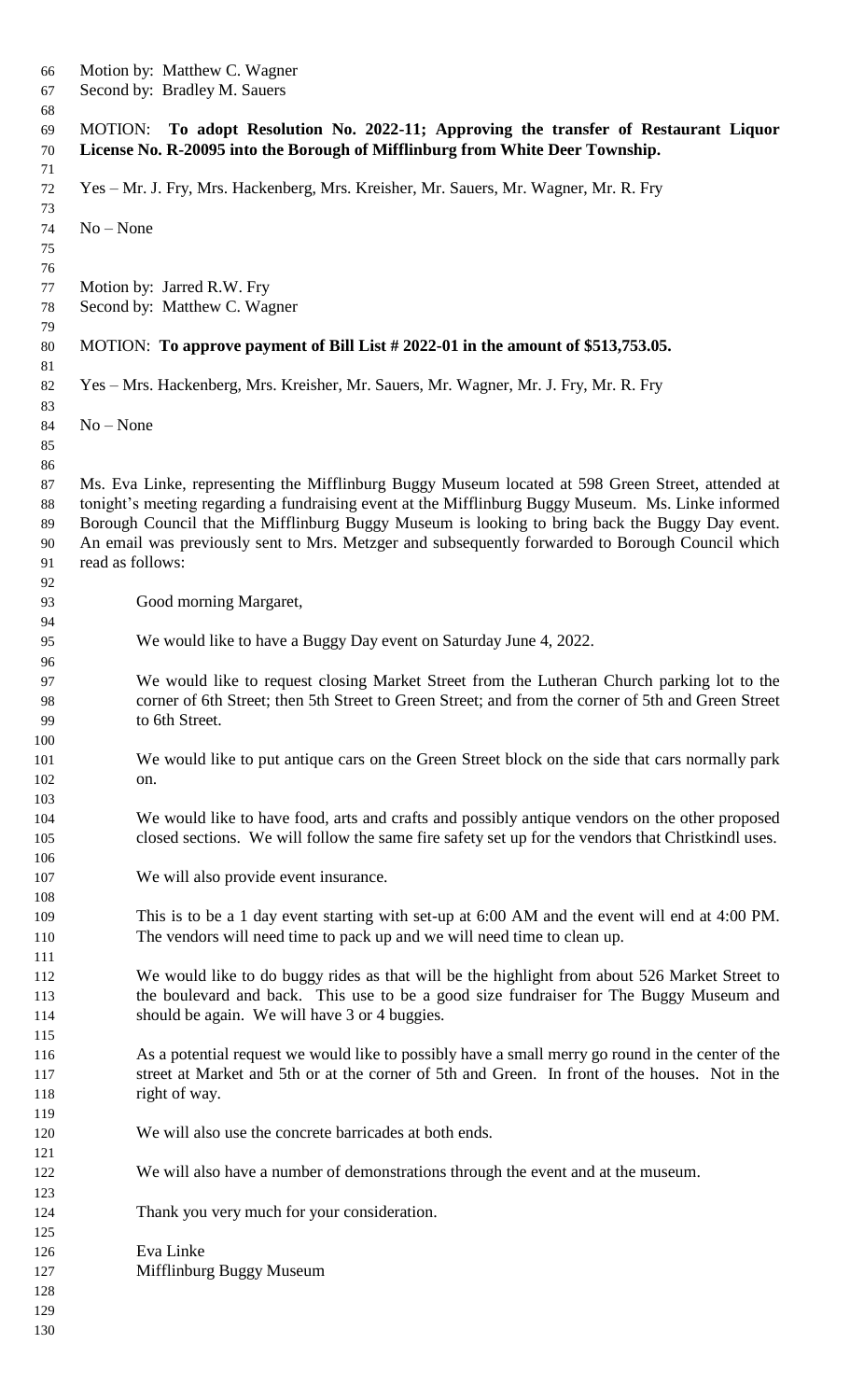Mayor Cooney reported that he has spoken with Chief Hackenburg prior to tonight's meeting and detailed the safety recommendations that were discussed for the Mifflinburg Buggy Museum's fundraising event.

 Mayor Cooney expressed that he is unsure if he would rather have the Mifflinburg Buggy Museum doing 136 buggy rides at the corner of 5th and Market Street or on the other side of  $6<sup>th</sup>$  Street outside of the 137 Christkindl Market area in order to alleviate traveling across  $6<sup>th</sup>$  Street with a horse and carriage.

 Mr. Wagner disagreed with Mayor Cooney, stating the he really doesn't see a problem with the buggies 140 rides crossing  $6<sup>th</sup>$  Street. People in this area are familiar with horse and buggies and the Borough has more horse and buggies on their streets on a Sunday morning than they will during the event. Additionally, he thinks the horse and buggy drivers are aware of how to handle the horse and buggy and 143 can handle crossing  $6<sup>th</sup>$  Street with the appropriate concerns for safety.

- Chief Hackenburg expressed that his biggest concern is the fact that we've taken the same footprint as 146 the Christkindl Market and actually expanding it down 5<sup>th</sup> Street. Part of the reason that the Christkindl Market functions the way it does, is because you still have traffic traveling east and west on Green Street and Chestnut Street. Chief Hackenburg clarified that he is just a little concerned with all the foot traffic 149 traveling on 6<sup>th</sup> Street with the closure of Green Street from 5<sup>th</sup> to 6<sup>th</sup> Streets.
- 

- Mr. Wagner reiterated that the whole purpose of the Buggy Day event is to get the people up to the 152 Mifflinburg Buggy Museum and he really doesn't see a problem with closing Green Street from 5<sup>th</sup> to 6<sup>th</sup> Streets and thinks that traffic could be manage around it.
- A lengthy discussion was held; Mr. J. Fry inquired if the Mifflinburg Buggy Museum is trying to draw people to the buggy museum, would it possibly be more advantageous to look at utilizing the area 157 around the buggy museum and close Green Street from  $5<sup>th</sup>$  to  $6<sup>th</sup>$  Streets and Quarry Road, utilizing the Elias Church and the Stamm House, and leaving Market Street open. This way you're forcing people onto the footprint that you want them.
- 

 Ms. Linke stated that that's great idea which she thought about; however, Quarry Road is kind of narrow. There is more room to place vendors on Market Street. Additionally, there is no slope on 163 Market Street and minimal slope on  $5<sup>th</sup>$  Street.

 Mayor Cooney indicated that from a public safety standpoint, the part he doesn't like with closing 166 Market Street and Green Street from 5<sup>th</sup> to 6<sup>th</sup> Streets, is you're closing two (2) east and west streets at 167 the same time. Mayor Cooney agreed that he thinks the closure of Green Street from  $5<sup>th</sup>$  to  $6<sup>th</sup>$  Streets and Quarry Road would be much more feasible.

170 Chief Hackenburg noted that what he likes about closing Green Street from 5<sup>th</sup> to 6<sup>th</sup> Streets and Quarry Road and leaving Market Street remain completely open, is it moves the event outside of the Christkindl Market area and it doesn't impede on the same residents directly affected by the Christkindl Market. Additionally, it would center the event in and around the Mifflinburg Buggy Museum.

- Ms. Linke clarified that she is looking for Borough Council approval at tonight's meeting and will ensure that all public safety requirements are followed.
- Motion by: Ellie K. Kreisher
- Second by: Matthew C. Wagner
- 

## MOTION: **To approve the Mifflinburg Buggy Museum's Buggy Day event on Saturday, June 4, 2022, with layout details to be worked out with the Public Safety Committee.**

- Mayor Cooney requested clarification as to whether or not the Mifflinburg Buggy Museum is requesting any assistance from the Borough.
- Ms. Linke asked if the Borough Maintenance Employees could assist with moving the cement barriers on the street both before and after the event.
- Mr. Rowe clarified that Borough Council understood that this event is being held on a Saturday, so the Borough would be required to pay at least two (2) Borough Maintenance Employees overtime.
- 
- Mayor Cooney inquired if this was feasible.
-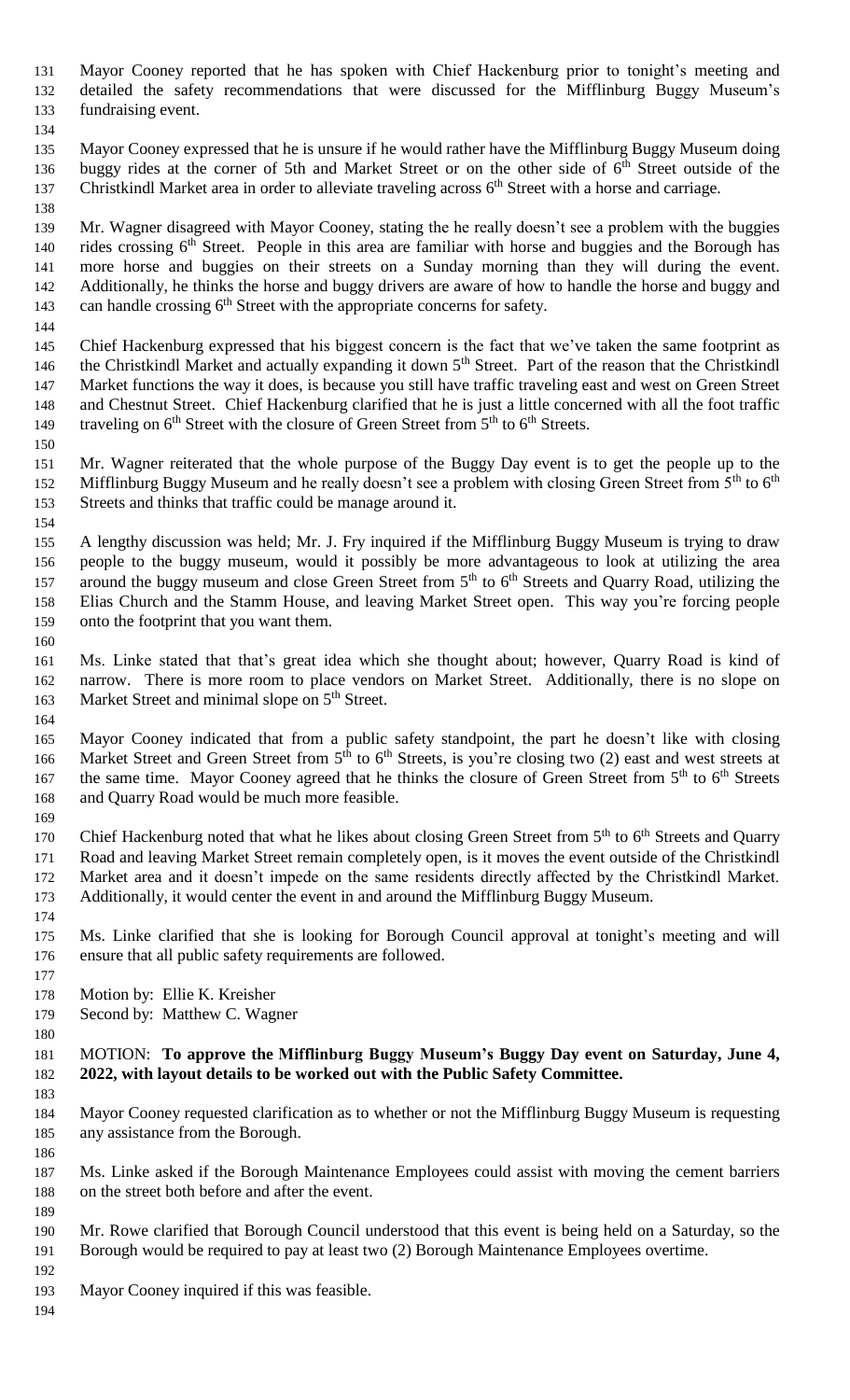- Mr. Rowe stated that the Borough already has two (2) Maintenance Employees scheduled to work on the weekends in the morning, but they would have to come back in again in the afternoon which would be a separate callout and is two (2) hours minimum additional overtime regardless of whether they're here 15 minutes or the full two (2) hours.
- Ms. Linke inquired about the possibility of asking the Borough Maintenance Employees if they would be willing to volunteer their time since this is a nonprofit event.
- Chief Hackenburg pointed out that you're asking the Borough Maintenance employees to do something on their own time and if they get hurt then the Borough won't to cover them.
- Mayor Cooney added that the Borough Maintenance employees would also be required to use the Borough's equipment to move the barriers.
- Mr. Wagner indicated there may be a possibility of getting someone else to assist with moving the barriers and asked if Ms. Linke was willing to investigate that option.
- Ms. Linke stated that she can investigate the possibility of getting someone else to assist with moving the barriers, but it would be easier if the Borough would do it.
- Mr. Wagner recommended that the motion include paying overtime for the necessary Borough Maintenance Employees to place the barriers in the morning and remove them in the evening.
- Mr. Page advised Borough Council that there is currently a motion on table that would need to be rescinded or amended to include this. Mr. Page stated that he can't speak for Borough Council, but it sounds to him like there are a lot more questions than answers and Borough Council may want to defer action on this matter.
- Mrs. Kreisher and Mr. Wagner both agreed that there are a lot of logistics that need ironed out; however, they both want this event to happen.
- Mrs. Hackenberg suggested that Borough Council amend the previous motion to just approve the Mifflinburg Buggy Museum's Buggy Day event on Saturday, June 4, 2022 and then have Ms. Linke come back to Council when she has everything ironed out.
- Mayor Cooney agreed with Mrs. Hackenberg's idea.
- 

- Motion by: Ellie K. Kreisher
- Second by: Matthew C. Wagner
- 

 MOTION: **To amend the previous motion to just approve the Mifflinburg Buggy Museum's Buggy Day event on Saturday, June 4, 2022 and authorize the Borough Maintenance Employees to assist with moving the concrete barriers onto the streets at the start of the event and the removal of them at the conclusion of the event.**

- Yes Mrs. Kreisher, Mr. Sauers, Mr. Wagner, Mr. J. Fry, Mrs. Hackenberg, Mr. R. Fry
- No None
- 

 Mr. Luis Montesinos, with the Mifflinburg Dog Park Association, attended tonight's meeting to provide Borough Council with an update on the status of the proposed Mifflinburg Dog Park at the Harry Haney Park on North 8th Street. Mr. Montesinos announced that the Mifflinburg Dog Park Association has received a \$15,000.00 grant from the Degenstein Foundation that was more than enough to cover the costs of the materials and the insurance required for the proposed Mifflinburg Dog Park, and hopefully cover the costs to purchase a shed to store some other materials needed for maintenance.

 Mr. Montesinos introduced Mr. Owen Sanders, with the Mifflinburg Boy Scout Troop 520, and informed Borough Council that he is currently working with the Mifflinburg Dog Park Association on the proposed Mifflinburg Dog Park and will be installing fence as an Eagle Scout Project.

 Mr. Montesinos presented Borough Council with the proof of insurance, as well as a signed Dog Park Maintenance Agreement between the Borough of Mifflinburg and the Mifflinburg Dog Park Association for the proposed Mifflinburg Dog Park.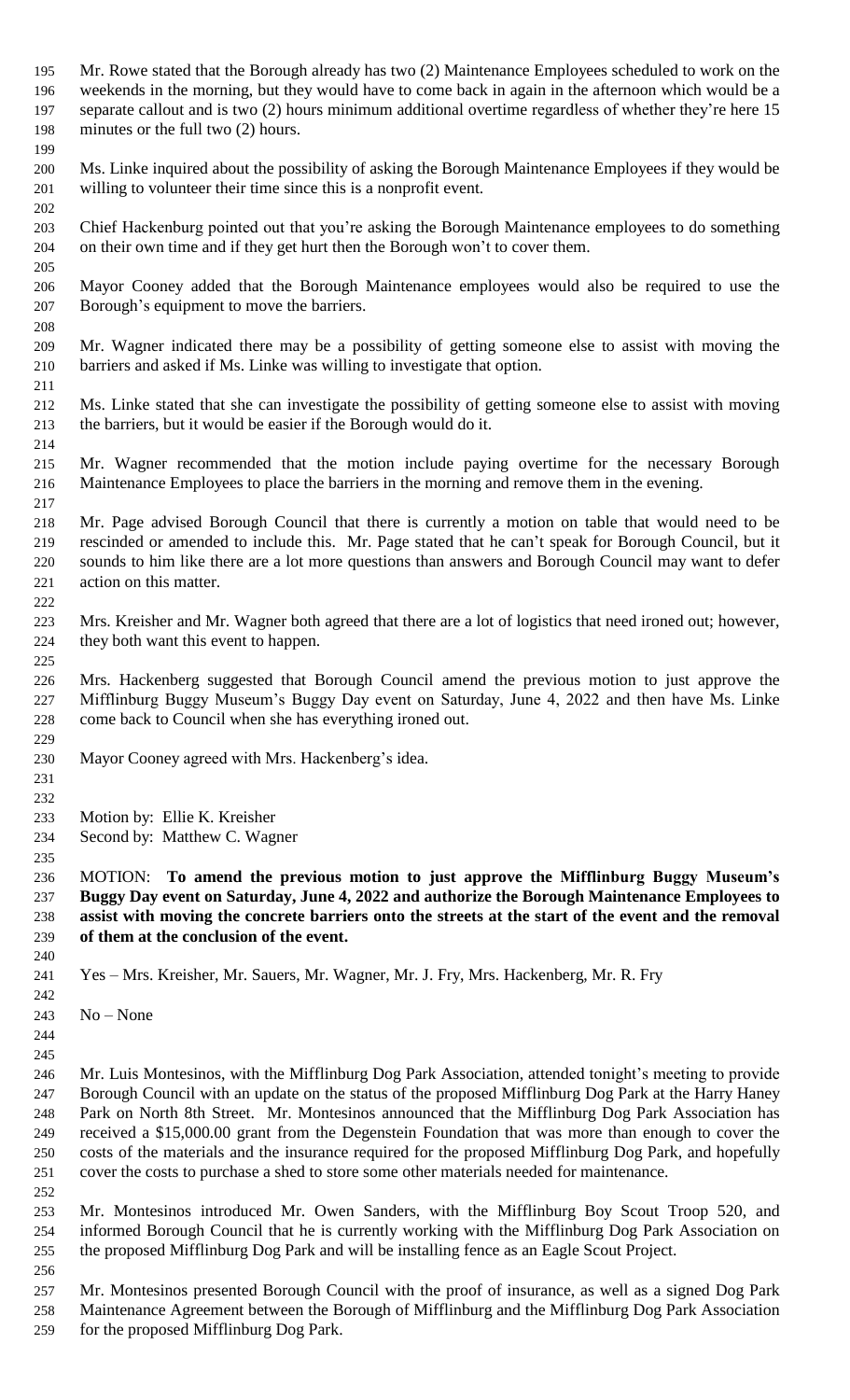Mr. Rowe reported that Mrs. Metzger was made aware that the Mifflinburg Dog Park Association had placed stakes in the ground to mark the concept where the proposed Mifflinburg Dog Park would be installed. Subsequently, Mrs. Metzger directed him to inspect the stakes location. Mr. Rowe asked that the Mifflinburg Dog Park Association move the entire footprint for the proposed Mifflinburg Dog Park 264 20 feet south from where the stakes are currently placed.

 Mr. Page noted that in accordance with the Off-Leash Dog Park Maintenance Agreement the hours of operation that the Mifflinburg Dog Park may be open is during the hours between 6:00 AM and 9:00 PM 268 between the dates of April  $15<sup>th</sup>$  and October  $15<sup>th</sup>$  each year. The Association shall be responsible for setting hours within these limits and ensuring adherence to the limits. Mr. Rowe clarified that the reason for the respective dates in the agreement is the Borough utilizes the parking area at the Harry Haney Park on North 8th Street for snow removal which takes up a large portion of the parking if not all of it.

 A discussion was held; Mrs. Hackenberg inquired who would be overseeing installation of the fence for the proposed Mifflinburg Dog Park to verify proper location. Mr. Rowe stated that he should inspect the final stakeout before any installation begins.

 Motion by: Matthew C. Wagner

Second by: Beverly L. Hackenberg

#### MOTION: **To approve the Mifflinburg Borough Zoning Report for December 2021 and authorize payment to the Central Keystone Council of Governments (CK-COG) in the amount of \$2,376.00.**

Yes – Mr. Sauers, Mr. Wagner, Mr. J. Fry, Mrs. Hackenberg, Mrs. Kreisher, Mr. R. Fry

 No – None

 

 Mr. Fry announced that Borough Council action is requested to adopt Resolution No. 2022-01; Appointing Drew Christy to the Central Keystone Council of Governments (CK-COG). A copy of the resolution has been included in the information tonight for Borough Council review.

Motion by: Matthew C. Wagner

 Second by: Jarred R.W. Fry 

## MOTION: **To adopt Resolution No. 2022-01; Appointing Drew Christy to the Central Keystone Council of Governments (CK-COG).**

Approved via unanimous voice vote.

 

 Mr. Fry announced that Borough Council action is requested to adopt Resolution No. 2022-02; Setting the Salary for the Borough Manager. A copy of the resolution has been included in the information tonight for Borough Council review.

 Motion by: Bradley M. Sauers

Second by: Matthew C. Wagner

# MOTION: **To adopt Resolution No. 2022-02; Setting the Salary for the Borough Manager.**

 Mr. Rowe noted that it's a requirement that the Borough Manager's salary be set by resolution. Mr. Rowe clarified that this resolution does not change the Borough Manager's salary and that this isn't anything different than what Borough Council has done in the past; it's merely the formality of putting it in written resolution. 

Yes – Mr. Wagner, Mr. J. Fry, Mrs. Hackenberg, Mrs. Kreisher, Mr. Sauers, Mr. R. Fry

 No – None

 

 Mr. Fry announced that Borough Council action is requested to adopt Resolution No. 2022-03; Recognizing formally and publicly the contributions of Ms. Linda L. Lewis. A copy of the resolution has been included in the information tonight for Borough Council review.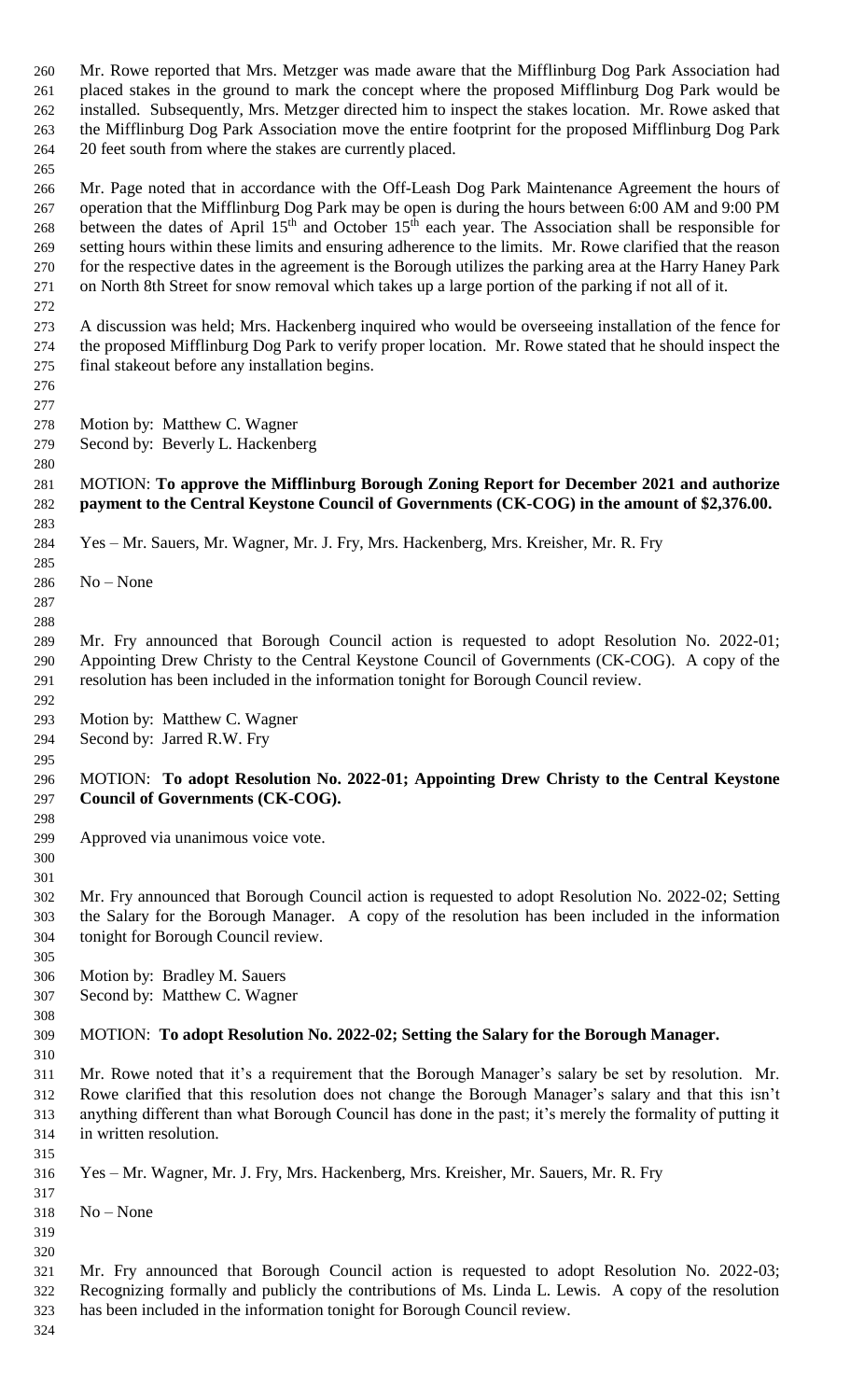Motion by: Jarred R.W. Fry

Second by: Matthew C. Wagner

#### MOTION: **To adopt Resolution No. 2022-03; Recognizing formally and publicly the contributions of Ms. Linda L. Lewis.**

Approved via unanimous voice vote.

 

 Chief Hackenburg reported that as briefly discussed previously, the Civil Service Rules and Regulations of the Borough of Mifflinburg requirements for hiring and promotion qualifications needed to be amended. There are two (2) resolutions being presented tonight for Borough Council consideration. Resolution No. 2022-04 amends Section 1-424; Sub-Section 1C to change the age requirement for hiring from 18 years old to 21 years old. Resolution No. 2022-05 amends Section 1-424; Sub-Section 3A to change the wording for Special Qualification Required for Advanced Ranks other than Chief of Police from three (3) to five (5) years. Copies of both these resolutions have been included in the information tonight for Borough Council review. Borough Council action is requested to adopt these resolutions.

Motion by: Matthew C. Wagner

Second by: Beverly L. Hackenberg

 MOTION: **To adopt Resolution No. 2022-04; Amending the Civil Service Rules and Regulations of the Borough of Mifflinburg to amend Section 1-424; Sub-Section 1C "Age Requirement" relating to qualification for Mifflinburg Police Officers.**

- Approved via unanimous voice vote.
- 

- Motion by: Matthew C. Wagner
- Second by: Bradley M. Sauers

 MOTION: **To adopt Resolution No. 2022-05; Amending the Civil Service Rules and Regulations of the Borough of Mifflinburg to amends Section 1-424; Sub-Section 3A "Special Qualification Required for Advanced Ranks other than Chief of Police" relating to qualification for Mifflinburg Police Officers.**

- Approved via unanimous voice vote.
- 

 Mr. Fry announced that Borough Council action is requested to adopt Resolution No. 2022-06; Appointing members and alternate members of the Mifflinburg Zoning Hearing Board. A copy of the resolution has been included in the information tonight for Borough Council review.

 Motion by: Matthew C. Wagner

Second by: Beverly L. Hackenberg

## MOTION: **To adopt Resolution No. 2022-06; Appointing members and alternate members of the Mifflinburg Zoning Hearing Board.**

- Approved via unanimous voice vote.
- 

 Mr. Page provided Borough Council with an update on the status of the Subdivision and Land Development Ordinance (SALDO) revisions. Mr. Page reminded Borough Council that they took at the Tuesday, October 19, 2021 regular Borough Council meeting to authorize him to advertise to conduct a Public Hearing for the proposed amendments to the SALDO at the Tuesday, December 21, 2021 regular Borough Council meeting. Mr. Page reported that the Public Hearing for the proposed amendments to the SALDO is being deferred until the Tuesday, February 15, 2022 regular Borough Council meeting. There were additional revisions made to the SALDO that had to be resent to the County for their comment. Mr. Shawn McLaughlin, AICP Planning and Economic Development Director at Union County Government Center, has indicated that he has no comments on the proposed amendments to the SALDO and Borough Council can move forward with action; however, the Public Hearing for the proposed amendments to the SALDO will need to be re-advertised for at the Tuesday, February 15, 2022 regular Borough Council meeting.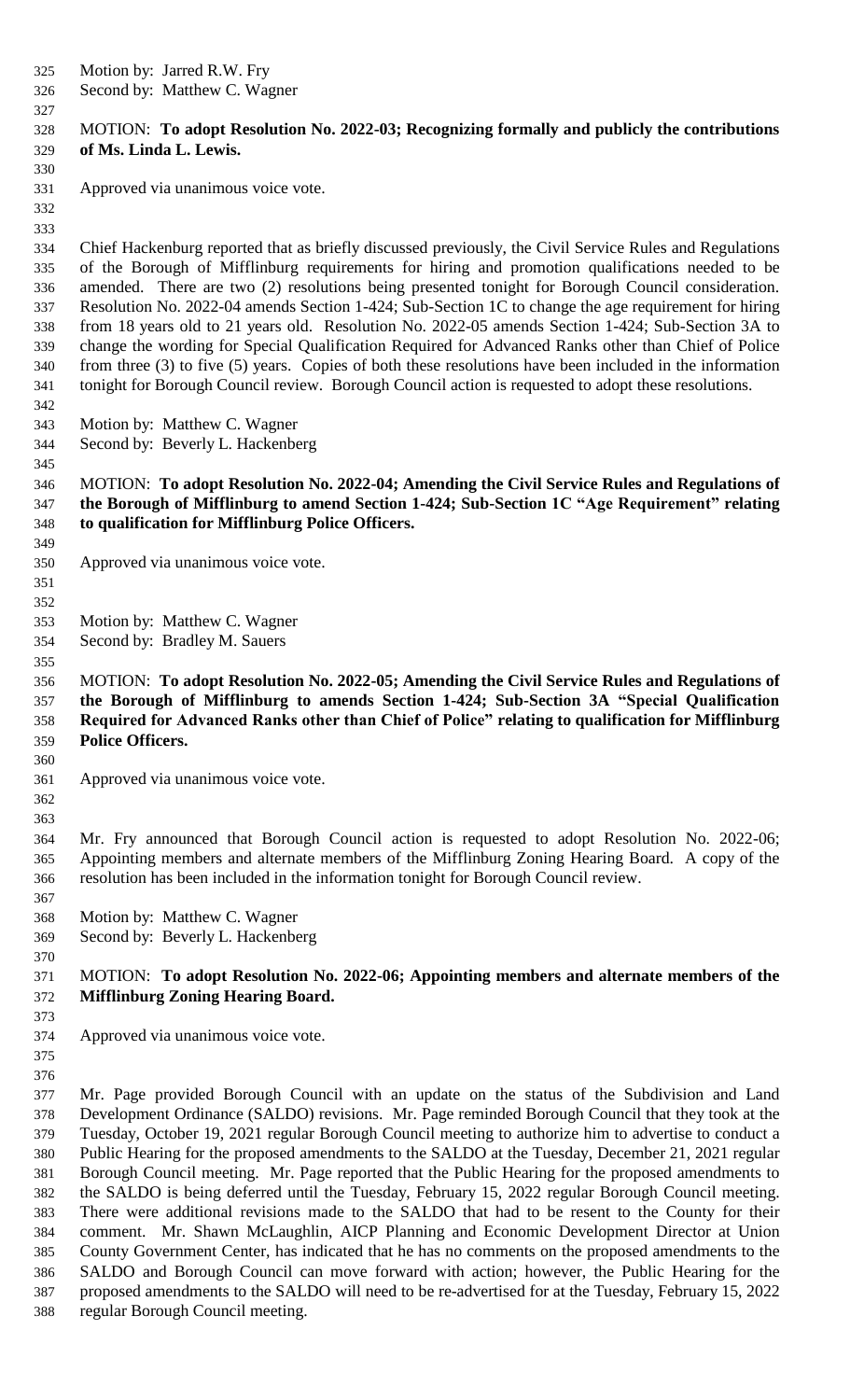Mr. Page recapped that the current SALDO that's in effect includes the construction standards for utilities, street, and stormwater; however, the revised SALDO does not. Therefore, all of those separate ordinances for utilities, streets, and stormwater will also have to be amended to include those construction standards and then the SALDO would make a reference to those separate ordinances. Mr. Page clarified that Borough Council action is being requested on the following ordinances/resolutions: Ordinances

- 2022-01 Amending Chapter 28 of the Code of Ordinances of Mifflinburg Borough (Water) to include a reference to the Borough of Mifflinburg's Construction and Design Standards for the Supply of Water.
- 2022-02 Amending Chapter 20 of the Code of Ordinances of Mifflinburg Borough (Sewers and Sewage Disposal) to include a reference to the Borough of Mifflinburg's Construction and Design Standards for Sewage Facilities.
- 2022-03 Amending Chapter 22 of the Code of Ordinances of Mifflinburg Borough (Streets and Sidewalks) to include a reference to the Borough of Mifflinburg's Construction and Design Standards for Streets and Local Roads.
- Resolutions
- 2022-07 Establishing the minimum standards for the Construction and Design Standards for the Supply of Water.
- 2022-08 Establishing the minimum standards for the Construction and Design Standards of Sewage Facilities.
- 2022-09 Declaring its intent to adopt Construction and Design Standards for Stormwater Management Facilities.
- 2022-10 Establishing the minimum standards in the Construction and Design Standards for Streets and Local Roads.
- Mr. Page clarified that these ordinances/resolutions shall not become effective until Tuesday, February 15, 2022 given that the proposed amendments to the SALDO Ordinance can't be adopted until then. Copies of the ordinances/resolutions have been included in the information tonight for Borough Council review. Borough Council action is requested to adopt these ordinances/resolutions.
- Mr. Wagner inquired as to whether or not a separate motion was required for each of these ordinances/resolutions. Mr. Page asked that a separate motion be made for the ordinance amendments; however, the resolutions could be the same motion.
- Motion by: Matthew C. Wagner
- Second by: Bradley M. Sauers
- 

 MOTION: **To adopt Ordinance No. 2022-01; Amending Chapter 28 of the Code of Ordinances of Mifflinburg Borough (Water) to include a reference to the Borough of Mifflinburg's Construction and Design Standards for the Supply of Water.**

- Approved via unanimous voice vote.
- 

- Motion by: Matthew C. Wagner
- Second by: Jarred R.W. Fry
- MOTION: **To adopt Ordinance No. 2022-02; Amending Chapter 20 of the Code of Ordinances of Mifflinburg Borough (Sewers and Sewage Disposal) to include a reference to the Borough of Mifflinburg's Construction and Design Standards for Sewage Facilities.**
- Approved via unanimous voice vote.
- 

- 
- 
- 
- 
- 
- 
-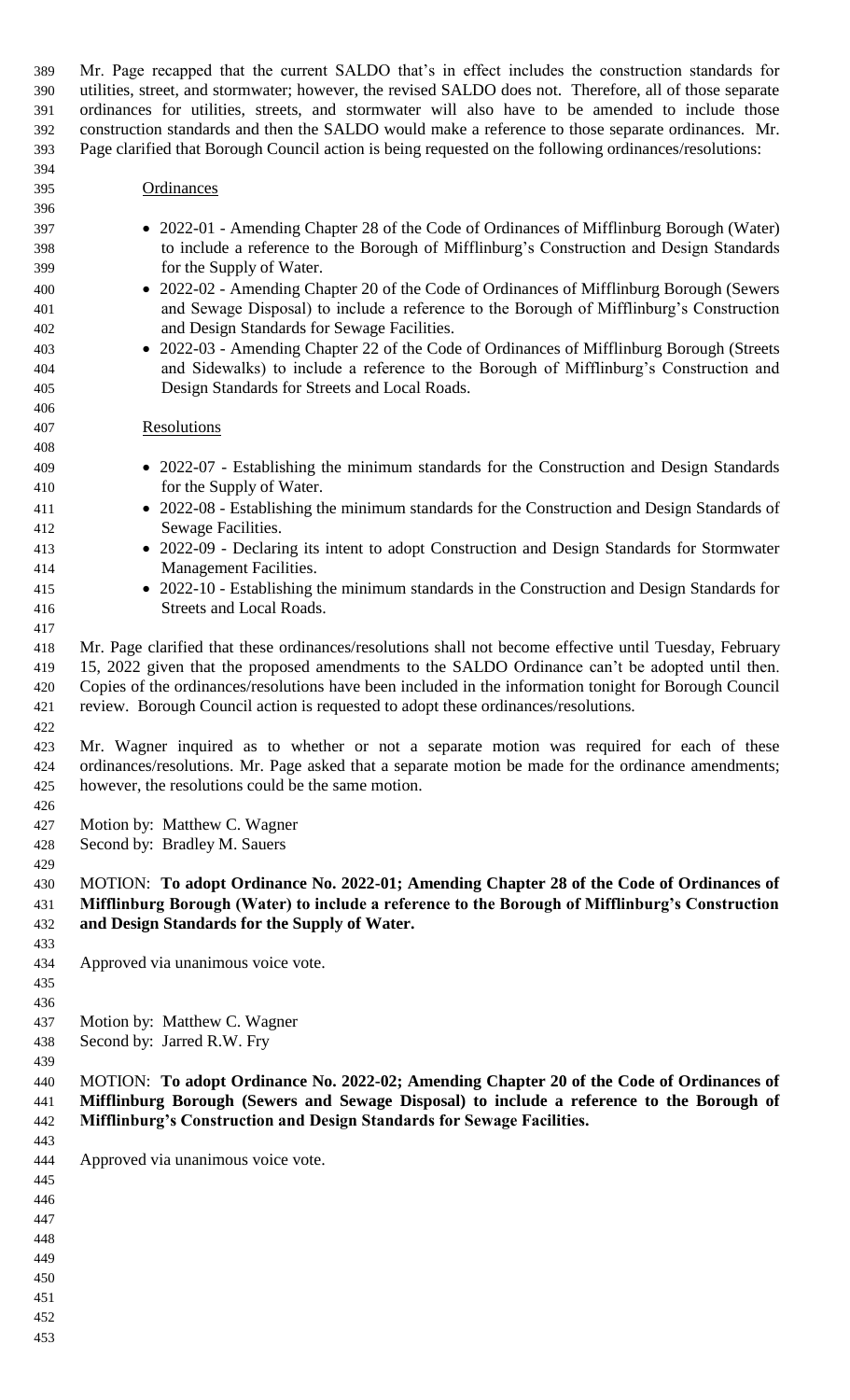Motion by: Matthew C. Wagner Second by: Bradley M. Sauers MOTION: **To adopt Ordinance No. 2022-03; Amending Chapter 22 of the Code of Ordinances of Mifflinburg Borough (Streets and Sidewalks) to include a reference to the Borough of Mifflinburg's Construction and Design Standards for Streets and Local Roads.** Approved via unanimous voice vote. Motion by: Bradley M. Sauers Second by: Matthew C. Wagner MOTION: **To adopt Resolution No. 2022-07; Establishing the minimum standards for the Construction and Design Standards for the Supply of Water; Resolution No. 2022-08;**

 **Establishing the minimum standards for the Construction and Design Standards of Sewage Facilities; Resolution No. 2022-09; Declaring its intent to adopt Construction and Design Standards for Stormwater Management Facilities; and Resolution No. 2022-10; Establishing the minimum standards in the Construction and Design Standards for Streets and Local Roads.** 

Approved via unanimous voice vote.

 Mr. Rowe provided Borough Council with an update on the status of the sale of the old Vactor Truck. Mr. Rowe reminded Borough Council that they took action at the Tuesday, December 21, 2021 regular Borough Council meeting to authorize Borough Management to sell the old Vactor Truck through Municibid with a reserve price of \$2,500.00. Mr. Rowe reported that Borough Management has placed the sale of the old Vactor Truck on Municibid. The truck was placed on Municibid for fourteen (14) days. Bidding closed on Tuesday, January 18, 2022. The winning bidder was one Mr. Joseph Coy in the amount of \$9,050.00. Borough Council action is requested to award the bid for the sale of the old

Motion by: Ellie K. Kreisher

Second by: Matthew C. Wagner

#### MOTION: **To award the sale of the old Vactor Truck to Mr. Joseph Coy in the amount \$9,050.00, pending a cash, certified check, or bank check.**

- Mrs. Hackenberg clarified that if Mr. Coy doesn't come up with the funds, that Borough Council could award the sale to the next highest bidder.
- Mr. Page advised that subject to the cash, certified check, or bank check payment, he would include some sort of timeline on the sale.
- Mr. Rowe stated that a thirty (30) day timeline would be reasonable.

Vactor Truck to Mr. Joseph Coy in the amount of \$9,050.00.

- Yes Mr. J. Fry, Mrs. Hackenberg, Mrs. Kreisher, Mr. Sauers, Mr. Wagner, Mr. R. Fry
- No None
- 

 Mr. Rowe informed Borough Council that he received an email from Mrs. Metzger prior to tonight's regarding the Coronavirus Aid, Relief, and Economy Security (CARES) Act Policy for the Borough of Mifflinburg. Mr. Rowe recapped that Borough Council previously approved the CARES Act Policy for the Borough of Mifflinburg to extend paid sick and family leave to employees affected by COVID-19. The CARES Act Policy allowed employees ten (10) days of COVID leave for a one-time absence with proof of a positive test for either the employee or a family member. This leave is in addition to other leave types and was offered as a way to help employees protect their family and coworkers from further exposure. The most recent extension approved by Borough Council extended through December 31, 2021. Upon discussion with Mr. R. Fry prior to tonight's meeting, Borough Management, is suggesting that this COVID leave be extended through March 31, 2022, but be reduced to the most recent CDC guidelines of five (5) days, and again just a one-time absence. This has also been run by Labor Counsel and they do not see a problem with Council authorizing this additional leave time.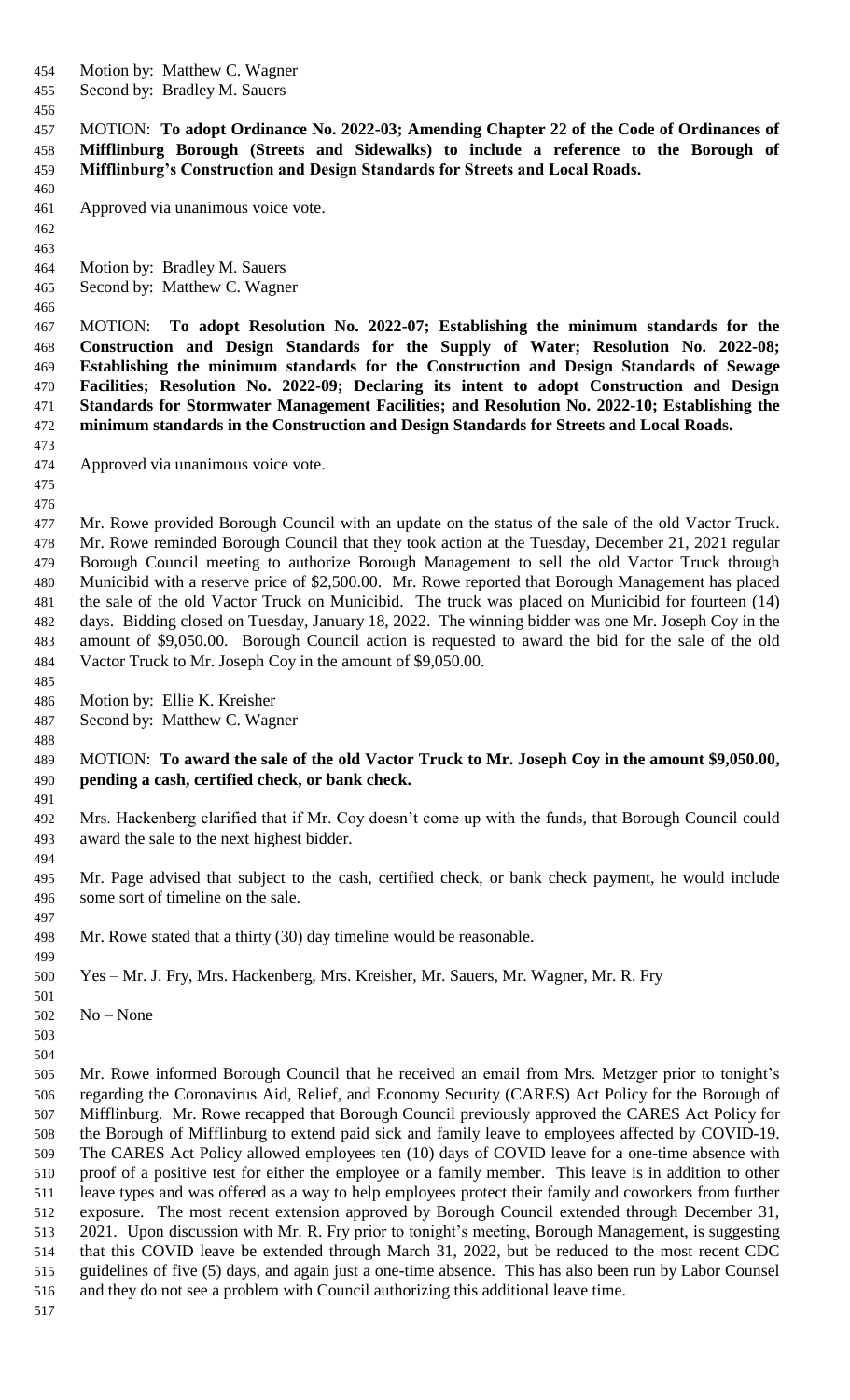Mrs. Hackenberg expressed that she agrees with extending the COVID leave through March 31, 2022 and reducing days to the most recent CDC guidelines of five (5) days; however, she doesn't feel employees should have to use their sick leave in the event that they would get COVID-19 for a second time (different variant). Mrs. Hackenberg clarified that she feels the policy should be worded differently and not be limited to just a one-time absence provided that employees provide proof of a positive test for either the employee or a family member.

 Mr. R. Fry and Mr. J. Fry both agreed with Mrs. Hackenberg the policy should be worded differently and not be limited to just a one-time absence provided that employees provide proof of a positive test for either the employee or a family member.

 Chief Hackenburg inquired about the testing requirements for employees and as to whether or not PCR (polymerase chain reaction) tests would be required for testing.

532 Mrs. Hackenberg noted that in accordance with the current CARES Act Policy, COVID leave is available to employees for a one time absence with proof of a positive test for either the employee or a family member. A lengthy discussion was held regarding the testing requirements for employees. It was decided that PCR or at-home tests would be accepted as proof of a positive test.

- Motion by: Beverly L. Hackenberg
- Second by: Bradley M. Sauers

 MOTION: **To extend employees COVID leave through March 31, 2022, adapting to the latest CDC guidance of five (5) days per occurrence, with proof of positive test to be provided in order to receive compensation.**

- Approved via unanimous voice vote.
- 

 

 Mr. Rowe provided Borough Council with an update on the status of the Tree Trimming Work for Stoney Acres Road and Old Orchard Lane. Mr. Rowe reported that he has solicited quotes for the Tree Trimming Work for Stoney Acres Road and Old Orchard Lane. There were three (3) quotes received and are as follows:

| 552. |                                 | Old Orchard | <b>Stoney Acres</b> | <b>Total Amount</b> |
|------|---------------------------------|-------------|---------------------|---------------------|
| 553  | Thunder Ridge Tree Service, LLC | \$6,300.00  | \$5,000.00          | \$11,300.00         |
| 554  | Penn Line Service, Inc.         | \$20,600.00 | \$19,120.00         | \$39,720.00         |
| 555  | Apache Tree Service             | \$ 2,850.00 | \$5,400.00          | \$8,250.00          |

 A copy of the Quote Tabulation has been included in the information tonight for Borough Council review. Borough Council action is requested to award the Tree Trimming Work for Stoney Acres Road and Old Orchard Lane to Apache Tree Service, the respective low bidder, for a lump sum amount of \$8,250.00.

 Motion by: Jarred R.W. Fry

Second by: Ellie K. Kreisher

 MOTION: **To award the Tree Trimming Work for Stoney Acres Road and Old Orchard Lane to Apache Tree Service for a lump sum amount of \$8,250.00, pending the proper insurance.**

- Yes Mrs. Hackenberg, Mrs. Kreisher, Mr. Sauers, Mr. Wagner, Mr. J. Fry, Mr. R. Fry
- No – None
- 

- 
- 
- 
- 
- 
- 
-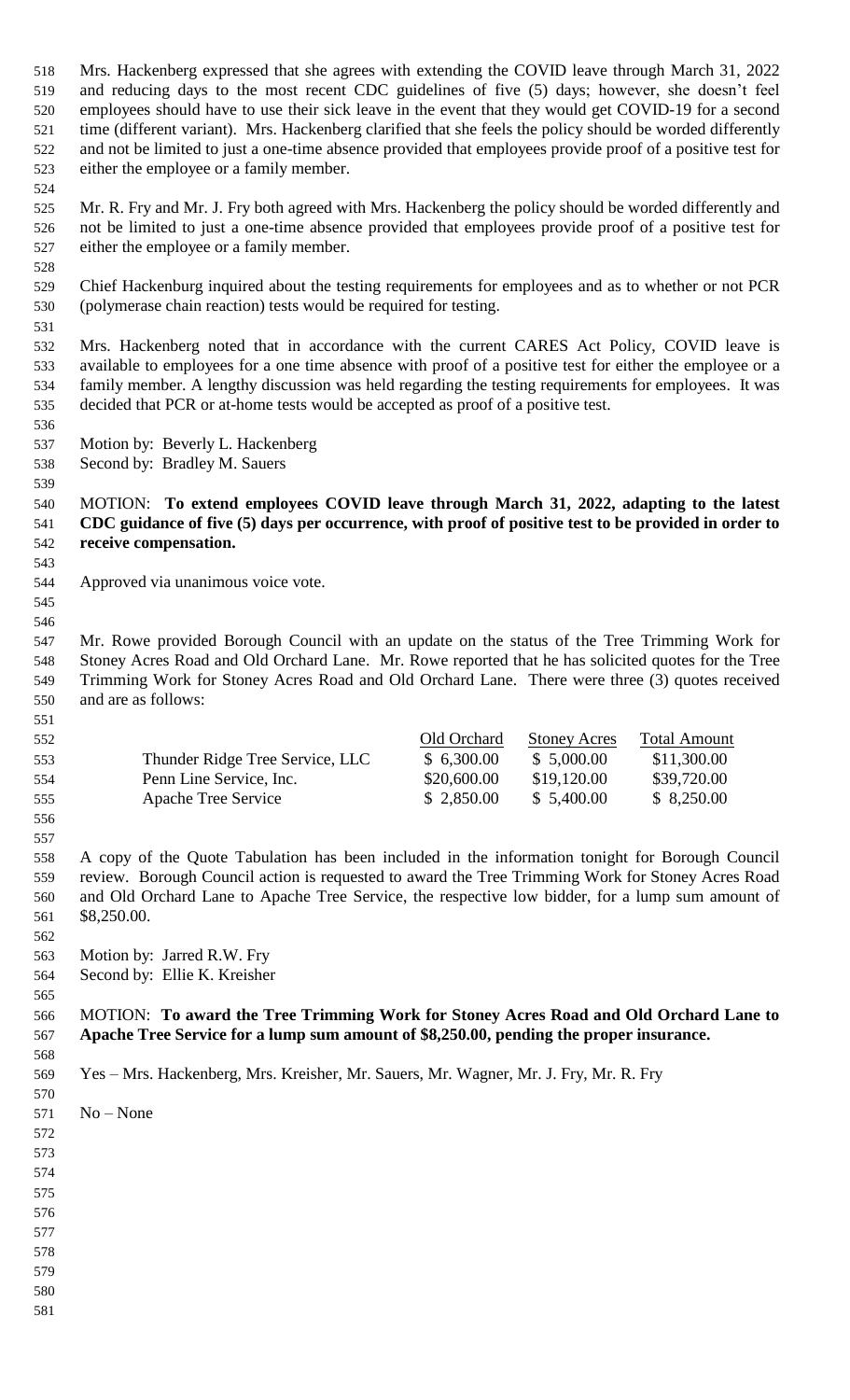Mr. Rowe provided Borough Council with an update on the status of the Mifflinburg Community Park Phase III Stormwater Project. Mr. Rowe reported that Livic Civil has provided a Proposal for Engineering and Construction Administration for the Mifflinburg Community Park Phase III Stormwater Project. This work would include complete the replacement of the existing stormwater pipe within the park, the upstream portions have previously been upgraded and this project will complete the upgrades for the remainder of the system. The scope of work generally includes design and analysis of the final options, preparations of contract documents, bidding and construction oversight. Based on Livic Civil's review, design and construction inspection on similar projects in the region, they're proposing to complete this work for the following project fees:

| 592. | Survey (via subconsultant)            | \$2,125.00  |
|------|---------------------------------------|-------------|
| 593  | Engineering                           | \$5,560.00  |
| 594  | Bidding & Construction Administration | \$7,030.00  |
| 595  | <b>Expenses</b>                       | 300.00      |
| 596  | Project Total (Lump Sum Fee)          | \$15,015.00 |
|      |                                       |             |

 A copy of the proposal has been included in the information tonight. Mr. Rowe clarified that he didn't seek other proposals because Livic Civil completed the design work on Phase I & II of the Mifflinburg Community Park Stormwater Project. Borough Council action is requested to award the Engineering and Construction Administration for the Mifflinburg Community Park Phase III Stormwater Project to Livic Civil for a Lump Sum Fee of \$15,015.00.

Motion by: Matthew C. Wagner

Second by: Bradley M. Sauers

 MOTION: **To award Engineering and Construction Administration for the Mifflinburg Community Park Phase III Stormwater Project to Livic Civil for a Lump Sum Fee of \$15,015.00.**

Yes – Mrs. Kreisher, Mr. Sauers, Mr. Wagner, Mr. J. Fry, Mrs. Hackenberg, Mr. R. Fry

No – None

 

 Mr. Rowe informed Borough Council that prior to tonight's meeting, they received an email from Mrs. Metzger regarding the Borough's Cyber Liability Insurance. Mr. Rowe recapped that Mrs. Metzger received a letter from the Borough's Cyber Liability Insurance carrier indicating that they won't be renewing the Borough's policy. Mrs. Metzger has been searching for another carrier to provide this insurance and has had some difficulty in finding cyber liability coverage for 2022. The Borough's Agent for the Pennsylvania Intergovernmental Risk Management Association (PIRMA), has suggested the Cowbell Cyber Liability Policy coverage as an alternative to what the Borough had in 2021, since that carrier would no longer carry the Borough. A Cowbell Cyber Liability Policy quote was attached to the email for Borough Council review. As indicated in the email Mr. Mike Derr, from Leading Electronics, has reviewed the quote and suggested that it's probably a necessary evil. Borough Management is requesting that Borough Council take action to approve the Cyber Liability Insurance Quote in the amount of \$5,573.00. 

Motion by: Matthew C. Wagner

Second by: Bradley M. Sauers

#### MOTION: **To approve the Cowbell Cyber Liability Policy Quote in the amount of \$5,573.00.**

Yes – Mr. Sauers, Mr. Wagner, Mr. J. Fry, Mrs. Hackenberg, Mrs. Kreisher, Mr. R. Fry

No – None

 

- 
- 
- 
- 
- 
- 
-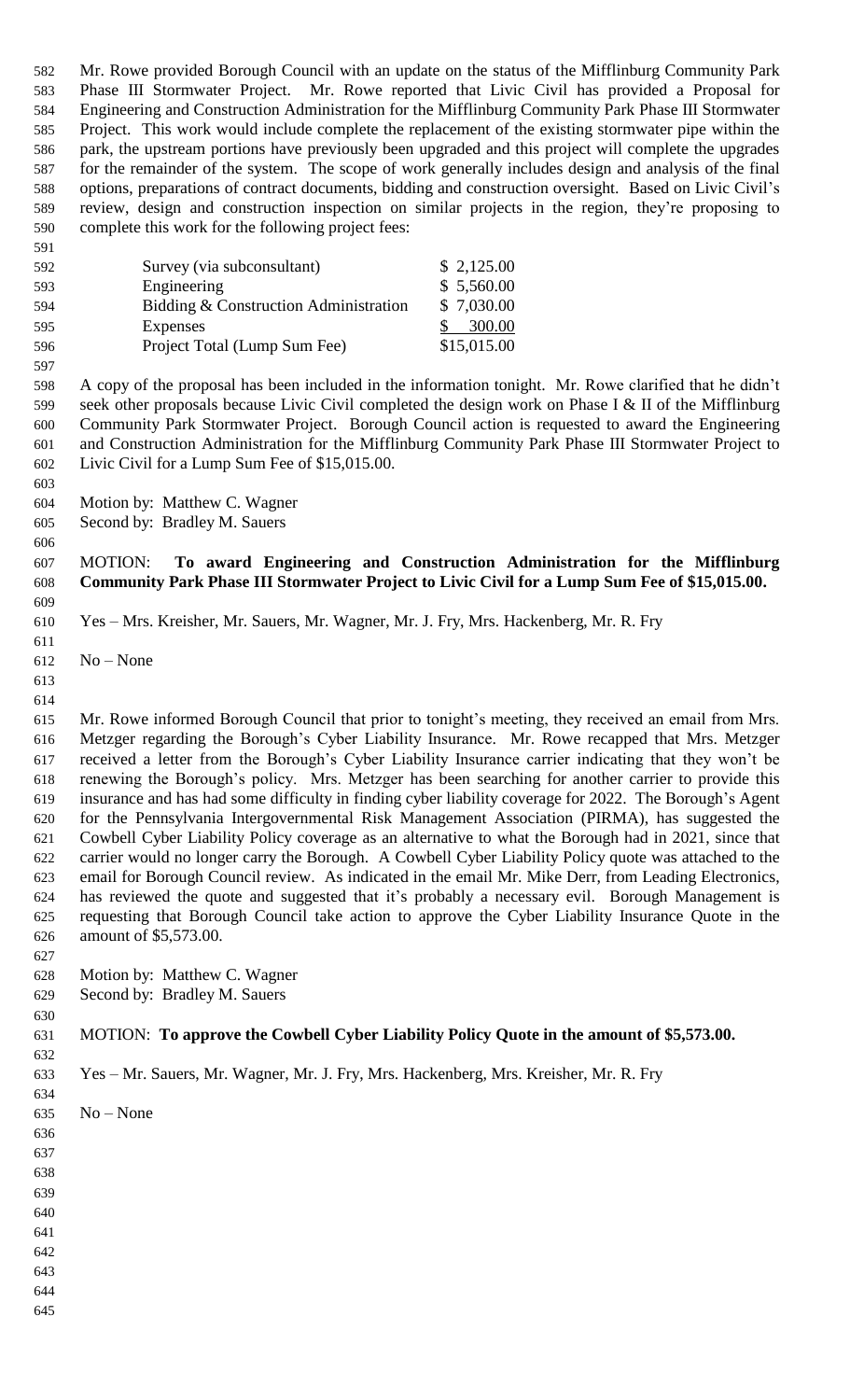Mr. Rowe informed Borough Council that included in the information tonight they received a list of the 2022 Committee Appointments which are as follows:

| 648 |                               |                                                                                               |
|-----|-------------------------------|-----------------------------------------------------------------------------------------------|
| 649 | 2022 Committee Appointments   |                                                                                               |
| 650 |                               |                                                                                               |
| 651 | Personnel                     | * Mr. Wagner                                                                                  |
| 652 |                               | Mr. J. Fry                                                                                    |
| 653 |                               | Mrs. Kreisher                                                                                 |
| 654 |                               |                                                                                               |
| 655 | Finance                       | $*$ Mr. J. Fr                                                                                 |
| 656 |                               | Mr. Wagner                                                                                    |
| 657 |                               | Mrs. Hackenberg                                                                               |
| 658 |                               |                                                                                               |
| 659 | Park & Recreation             | * Mrs. Kreisher                                                                               |
| 660 |                               | Mrs. Hackenberg                                                                               |
| 661 |                               | Mr. Sauers                                                                                    |
| 662 |                               |                                                                                               |
| 663 | <b>Utilities</b>              | * Mr. Sauers                                                                                  |
| 664 |                               | Mr. J. Fry                                                                                    |
| 665 |                               | Mr. Wagner                                                                                    |
| 666 |                               |                                                                                               |
| 667 | <b>Streets &amp; Property</b> | * Mrs. Hackenberg                                                                             |
| 668 |                               | Mr. Sauers                                                                                    |
| 669 |                               | Mrs. Kreisher                                                                                 |
| 670 |                               |                                                                                               |
| 671 | <b>Police Pension</b>         | Mr. R. Fry                                                                                    |
| 672 |                               | Mr. Wagner                                                                                    |
| 673 |                               | Mrs. Hackenberg                                                                               |
| 674 |                               |                                                                                               |
| 675 | (*) Committee Chairperson     |                                                                                               |
| 676 |                               |                                                                                               |
| 677 |                               | Borough Council action is requested to approval the 2022 Committee Appointments as presented. |
| 678 |                               |                                                                                               |
| 679 | Motion by: Matthew C. Wagner  |                                                                                               |
| 680 | Second by: Jarred R.W. Fry    |                                                                                               |
| 681 |                               |                                                                                               |

## MOTION: **To approve the 2022 Committee Appointments as presented.**

 Mayor informed Borough Council that he asked Mr. J. Fry to serve on the Public Safety Committee and Mr. J. Fry has accepted.

Approved via unanimous voice vote.

 Mr. Rowe provided Borough Council with an update on the status of the revisions to Chapter 3 "Animals" of the Borough Code of Ordinances. Mr. Rowe reported that prior to tonight's meeting Mr. R. Fry reached out to him in Mrs. Metzger's absence to ask that copies of the current ordinance, as well as the proposed amendment created by the Animal Nuisance Committee (Mr. Wagner and Ms. Lewis), be provided to Borough Council. Copies of both the current ordinance as well as the proposed amendments to Chapter 3 "Animals" of the Borough Code of Ordinances have been forwarded via email for Borough Council review.

 Mr. R. Fry clarified that he asked Mrs. Metzger to provide this information since it seems that more and more people in the community are asking or have heard that there might be an amendment to Animal Nuisance Ordinance to include cats. In light of this, Mr. R. Fry feels this a good time to review the proposed amendments to Chapter 3 "Animals" of the Borough Code of Ordinance that was created by the Animal Nuisance Committee. Mr. R. Fry pointed out that the draft amendment to Chapter 3 "Animals" of the Borough Code of Ordinances that the Animal Nuisance Committee created included revisions to the dog ordinance as well as a proposed cat ordinance. A lengthy discussion was held; Mr. R. Fry directed Borough Council to review the current ordinance as well as the proposed amendments to Chapter 3 "Animals" of the Borough Code of Ordinances and bring any suggestions they have to the next Borough Work Session to be further discussed.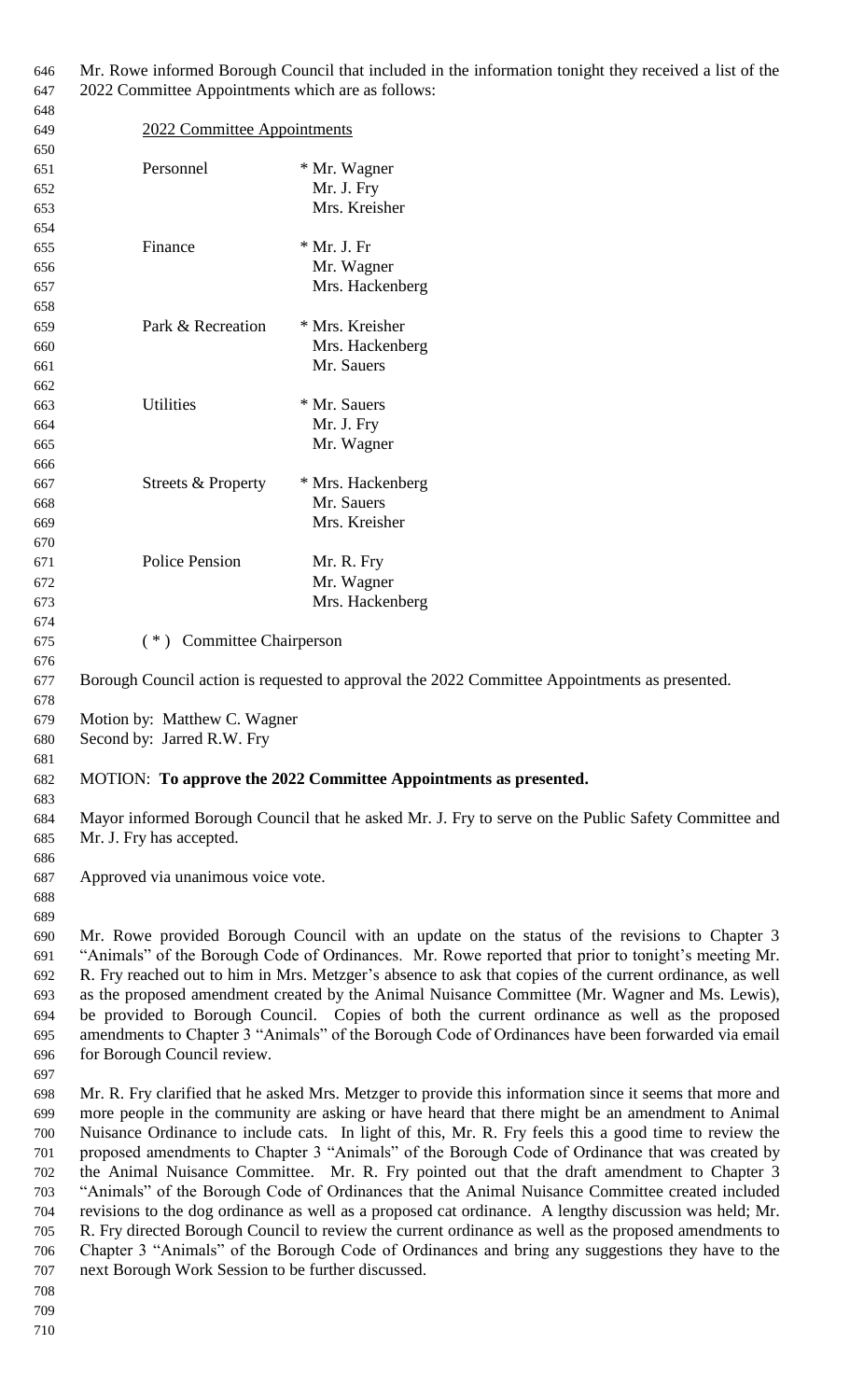Mr. Rowe announced that each year, usually in December, early January, Mrs. Metzger sends letters to the Mifflinburg Park/Pool employees that were previously hired to work at the pool to see whether or not they plan to return to work at the Mifflinburg Community Park for the upcoming season and then depending on the number of returning Park/Pool employees, advertises for additional Park/Pool employees if necessary. Mrs. Metzger is seeking Borough Council direction on whether or not she should proceed with sending the letters to the Mifflinburg Park/Pool employees previously hired to work at the pool and then advertising for additional Park/Pool employees if necessary.

 Mr. Rowe updated Borough Council on the discussion at the Borough Work Session about all the costly repairs required at the Mifflinburg Community Pool. Mr. Rowe reported that as previously discussed at the Borough Work Session, Borough Management has sought out possible funding as far as grants. Mr. Rowe informed Borough Council that he met with a Department of Conservation and Natural Resources (DCNR) Representative to discuss possible funding and see what funding might be available; and subsequently attended a webinar on their grant program. Based on the DCNR Representative's assessment and analysis of the pool, he suggested the Borough's best option would be to apply for a grant to request funding for a feasibility study to perform a study of the pool facility to help determine the future of the swimming pool. The purpose of this study is to determine what improvements need to be made to the swimming pool and whether or not it is feasible to continue operating the pool. This grant program is very intensive and competitive with a huge application process. The grant application would be done in house and would lay the groundwork for future developments and grants. The feasibility study is expected to cost between \$25,000 to \$40,000, and would require a 50/50 match. The grant application deadline April  $6<sup>th</sup>$  and there are no guarantees with this grant. Mr. Rowe clarified that a pool feasibility study would be required prior to receiving any DCNR grants and that in addition to the pool repairs, it's likely that the existing swimming pool building will need to be renovated to meet current design standards, guidelines, and regulatory codes, including the Pennsylvania Bathing Code and the Americans with Disabilities Act. Mr. Rowe stated that the one thing that DCNR stressed was that the public input process is a key component of this grant and community input into the study is vitally important. DCNR encourages that a committee be comprised from people in the community in addition to Borough Council Members.

 A lengthy discussion was held regarding whether or not the pool should open for the 2022 Season. Mr. Rowe pointed out that regardless of whether or not the pool opens for the 2022 Season, the Borough Maintenance Employees will still need to move forward as if the pool will open and take the appropriate steps to get the pool ready; begin preparation with removing the pool cover at the pool, draining and cleaning the pool; otherwise you'll have all kinds of additional problems down the road with the plumbing and the pumps at the pool which would be detrimental to the pool. Borough Council direction is requested on how they want to proceed.

 

- Motion by: Ellie K. Kreisher
- Second by: Beverly L. Hackenberg

# MOTION: **To authorize Mrs. Metzger to proceed with sending letters to the Mifflinburg Park/Pool employees previously hired to work at the pool and advertising for additional Park/Pool employees for the 2022 Season as normal.**

- Approved via unanimous voice vote.
- 

- Another lengthy discussion was held regarding the next steps for the pool. Mr. Lance Miller suggested that the first stop should be for Borough Council to form a committee to get public involvement and community input.
- Mr. Fry clarified that Borough Council action is requested on whether or not they want to create a committee that would include people from the public in addition to council, and if so what the committee would be called
- Mr. Wagner suggested that the committee be called "Exploring the Future of the Mifflinburg Community Pool" and stated that he would be willing to work with Mrs. Kreisher and compose some possible letters for her to review.
- Mr. Page advised that Borough Council action would be required to create the "Exploring the Future of the Pool" Committee.
-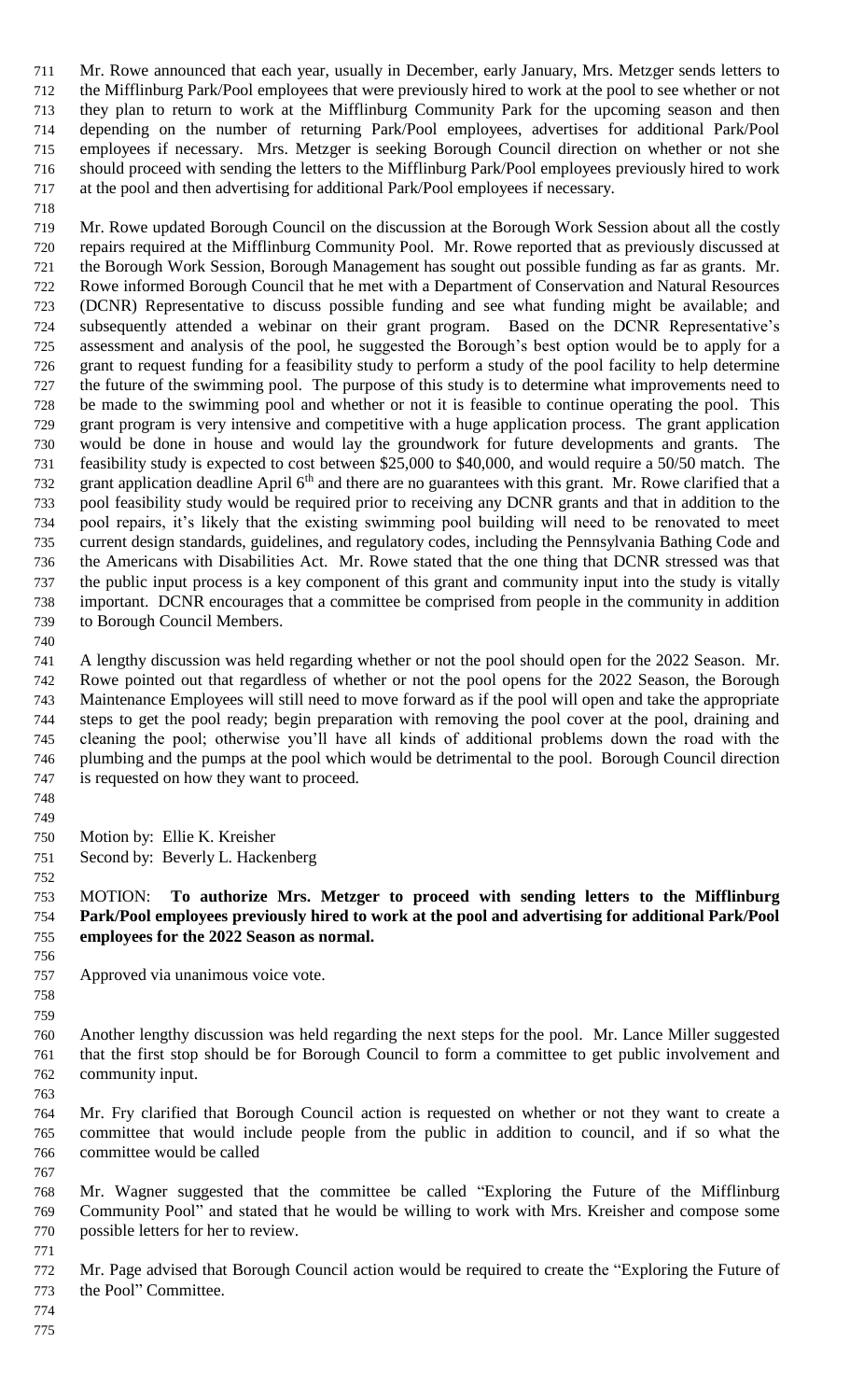- Motion by: Ellie K. Kreisher
- Second by: Matthew C. Wagner
- 

 MOTION: **To create the "Exploring the Future of the Mifflinburg Community Pool" Committee and appoint Mrs. Kreisher and Mr. Wagner to serve on this committee, with advertising in the Mifflinburg News & Views and the Mifflinburg Free Press looking for input from interested community members and organizations and letters sent to Limestone Township and West buffalo Township supervisors looking for representatives to serve on this committee.**

- Approved via unanimous voice vote.
- 

 Mr. R. Fry inquired if there should be a timeline on this. Mr. Rowe reiterated that the grant application deadline is April 6, 2022 and clarified that he would needs thirty (30) to sixty (60) days to complete the application process. An "Exploring the Future of the Mifflinburg Community Pool" Committee meeting was scheduled for Monday, February 7, 2022 at 7:00 PM

Mr. Rowe requested an executive session to discuss personnel matters.

 Mr. Rowe informed Borough Council that the Borough has received a request via email from Ms. Valerie Hulme and Mr. Herb Vankirk to utilize the Gazebo at the Mifflinburg Community Park which reads as follows:

 Hi, I was planning a May Wedding but because of me needing surgery I had to push up my date to Valentine's Day weekend. I am desperately trying to plan everything. Of course no one knows what the weather will be but the only place I can think of that will be available is the Gazebo. So far I have no plan B. We probably won't be able to have a reception but the most important thing is to be married to my Best friend of 8 years before I go in for surgery. He and I decided we are making this commitment and then this health crisis happened. I don't know what my prognosis is yet but we are not wasting anymore time. Life has just possibly gotten a whole lot shorter for me. We want and need to get married as soon as possible. It seems the Gazebo may not be able to be rented during the winter months. Can an exception be made? Who do I contact to rent Gazebo for a Wedding Ceremony, A First Husband and Wife dance and throwing the bouquet, and a small group of people eating wedding cake and a few pictures?

- Thank You,
- Valerie Hulme and Herb Vankirk

 A copy of the email has been forwarded to Borough Council prior to tonight's meeting. Mr. Rowe noted 816 that in accordance with the Mifflinburg Community Park rules and regulation, the park is open between 817 the dates of April  $15<sup>th</sup>$  and October  $15<sup>th</sup>$  each year. The Borough does not perform any winter maintenance at the park facilities, nor is the restrooms available during this time. Mr. Rowe clarified 819 that this request has not been included on tonight's Council Agenda. A lengthy discussion was held;

 821 Mr. Page advised Borough Council that in accordance with Act 65 of 2021, Borough Council action would be required to approve the amendment of tonight's Council Agenda to include approval of this.

 A lengthy discussion was held regarding the request. Mr. Wagner made a motion to approve the amendment of the Tuesday, January 18, 2022 Borough Council Agenda to include consideration of the Gazebo Request submitted by Ms. Valerie Hulme and Mr. Herb Vankirk.

 Mr. R. Fry asked if there was a second to the motion. There was no second to the motion. The motion died due to lack of a second.

831 Mayor Cooney informed Borough Council that they received a copy of the Monthly Police Report for December 2021 included in the information tonight.

 Mayor Cooney provided Borough Council with an update on the status of the safety requirements for the 2022 Christkindl Market. Mayor Cooney reported that a meeting held with Mr. Matthew C. Wagner, Christkindl Market of Mifflinburg, Inc. President, to review and discuss the 2021 Christkindl Market to determine 2022 requirements. Mayor Cooney detailed the changes that were discussed at the meeting for the 2022 Christkindl Market.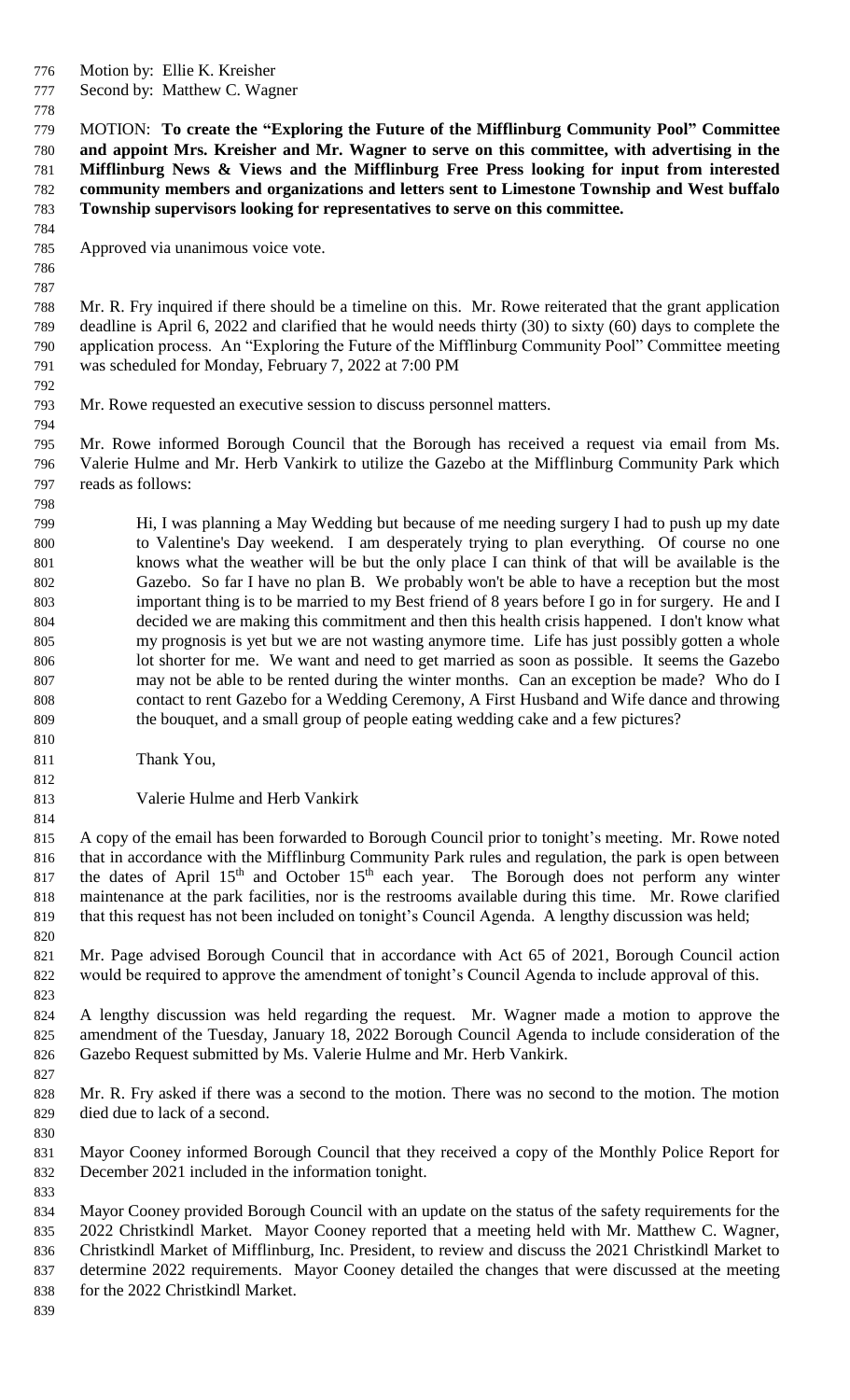Mayor Cooney informed Borough Council that he will be attending the Evangelical Regional Mobile Medical Services (ERMMS) Board meeting that is scheduled for Wednesday, January 19, 2022 at 11:00 AM. Mayor Cooney asked that Borough Council notify him of any questions or concerns they have in terms of ambulance prior to the meeting. Chief Hackenburg presented Borough Council with some Monthly Highlights for the Mifflinburg Police Department for December 2021. 848 Chief Hackenburg reported that the Mifflinburg Police Department have begun the process of purchasing a new police vehicle to replace the department cruiser that was totaled during the high-speed vehicle pursuit on Monday, December 13, 2021. The Borough's insurance carrier, Integrated risk management (IRM), will be reimbursing the Borough (less the deductible) \$37,572.00 for just the vehicle. There will be a separate claim processed by them to cover the emergency equipment (electronics, interior/exterior car lighting, police car equipment, police car consoles, gun racks, radar, sirens, police car graphics, etc.). Chief Hackenburg clarified that he is seeking Borough Council permission to proceed with the purchase of a new Police vehicle. The new police vehicle would be purchased through COSTARS for a purchase price of \$39,395.00. Motion by: Ellie K. Kreisher Second by: Jarred R.W. Fry MOTION: **To authorize Chief Hackenburg to proceed with the purchase of a new Police vehicle for the Mifflinburg Police Department through COSTARS for a purchase price of \$39,395.00.** Yes – Mr. Wagner, Mr. J. Fry, Mrs. Hackenberg, Mrs. Kreisher, Mr. Sauers, Mr. R. Fry No – None Chief Hackenburg requested an executive session to discuss personnel matters and pending litigation. Mayor Cooney informed Borough Council that he participated in or will be participating in the following meetings or events: 874 • The Ribbon Cutting Ceremony for Rooted Relational Therapy that was held on Wednesday, December 22, 2021, to celebrate the opening of an additional location, Rooted Downtown located at 420 Chestnut Street. 877 • Working with Brookside Bikes, located 170 East Walnut Street, Suite A, to schedule a Ribbon Cutting Ceremony to celebrate the opening of their new bridge once it's been completed. Motion by: Matthew C. Wagner Second by: Jarred R.W. Fry MOTION: **To enter into executive session at 9:42 PM.** Approved via unanimous voice vote. Motion by: Matthew C. Wagner Second by: Ellie K. Kreisher MOTION: **To reconvene the meeting at 9:48 PM.** Approved via unanimous voice vote. Motion by: Matthew C. Wagner MOTION: **To adjourn the Mifflinburg Borough Council meeting.** Approved via unanimous voice vote.